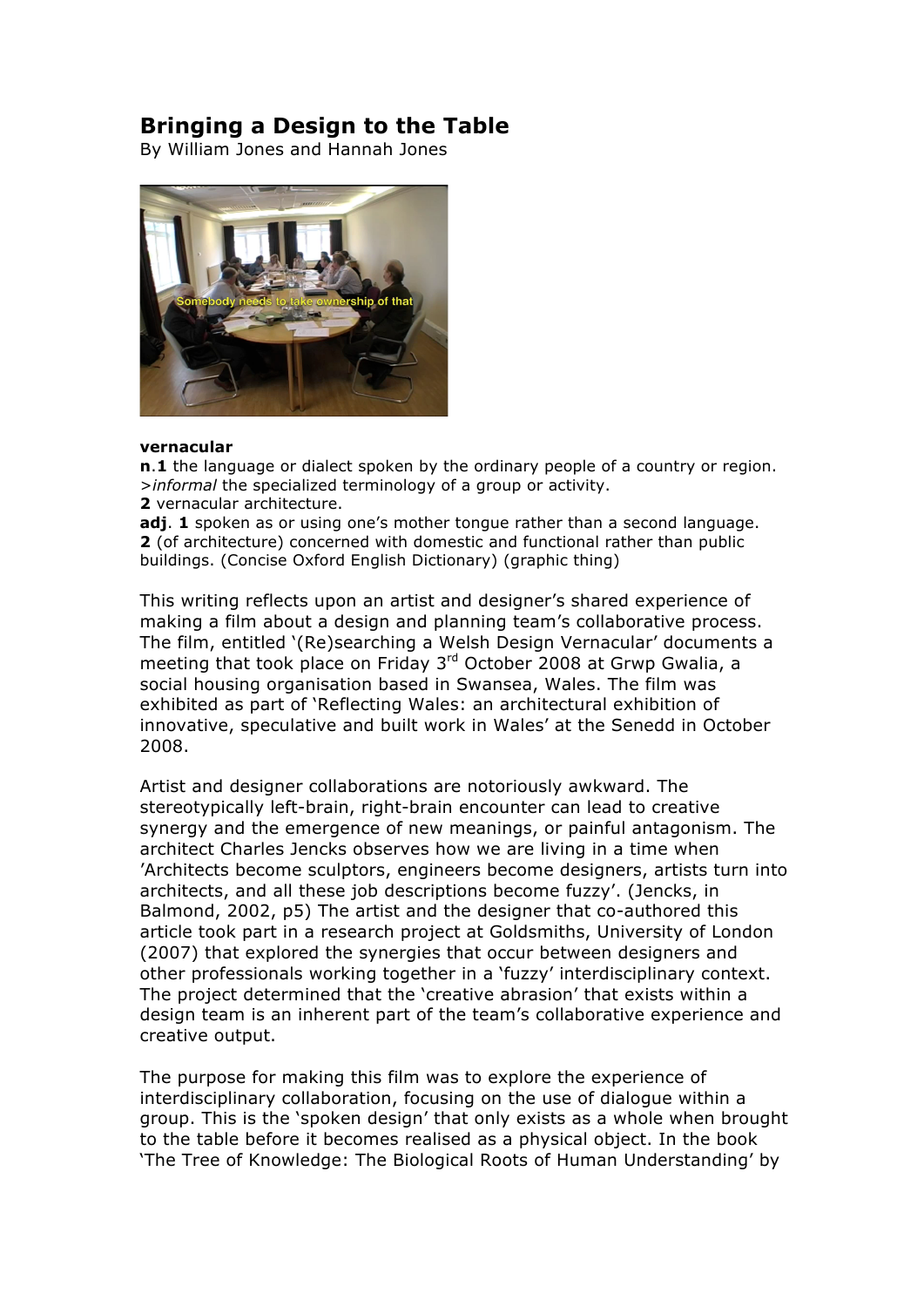Humberto Maturana and Francisco Varela, which explores the nature of communication between animals, it states that

'We work out our lives in a mutual linguistic coupling, not because language permits us to reveal ourselves but because we are constituted in language in a continuous becoming that we bring forth with others.' (Maturana and Varela, 1987)

The film offers the viewer a glimpse of the forming-process of a design vernacular as it becomes established within a design team. The video camera was positioned at one end of a conference table to capture a fixed shot for the entirety of the meeting, thus, inviting the viewer to sit in on the discussion. As the meeting progresses, key words and sentences that are used by the participants are highlighted in yellow text on the screen. On film, the sentences sit across the centre of the table. In Christopher Alexander's book 'The Timeless Way of Building' he proposes the notion of creating a 'common language' from the 'separate languages of building tasks' to evolve a more joined-up way of envisioning scalable design projects (Alexander, 1979). These sentences provide a short hand narrative for the meeting but also represent the interweaving of a common language.

There are fourteen different professionals in the meeting who represent a team of people working together on the planning and design of a nursing home. The meeting follows a tight agenda that is led by a chairperson. It is the early stages of the design's development and there are a plethora of subjects being communicated and ticked off as the conversation unfolds. During the meeting, the colleagues individually exchange information, listening patiently to each other. Some participants take a more proactive role in facilitating this exchange, which allows for flexibility and adaptability within the conversations. The balance between coherency and discord that is achieved through their communication skills allow the group to become united, by being together and seeing together the design is allowed to unfold.

When adhering to a controlled agenda, individual summaries are acted out in a reductive space and this can become a problem. In order to stick to the itinerary, there are moments when the flow becomes too constrained and inputs and important messages are deemed ill timed or misplaced. A professional prickliness creeps in to the discursive space. Members of the team display an impatience or an over zealousness to get on with the job and complain that the uncreative agenda has designed out possibilities. The design philosopher and historian Professor Clive Dilnot notes how

'Design is a process of negotiating incommensurability, literally so in the sense of establishing dialogue with those involved in the situation, and configuratively so in the sense that what, in the end, design creates is a configuration in which incommensurables are reconciled not passively or definitively but as a proposition (*this* resolution, in *this* way, responding to *these* circumstances).' (Dilnot, 2005, p31)